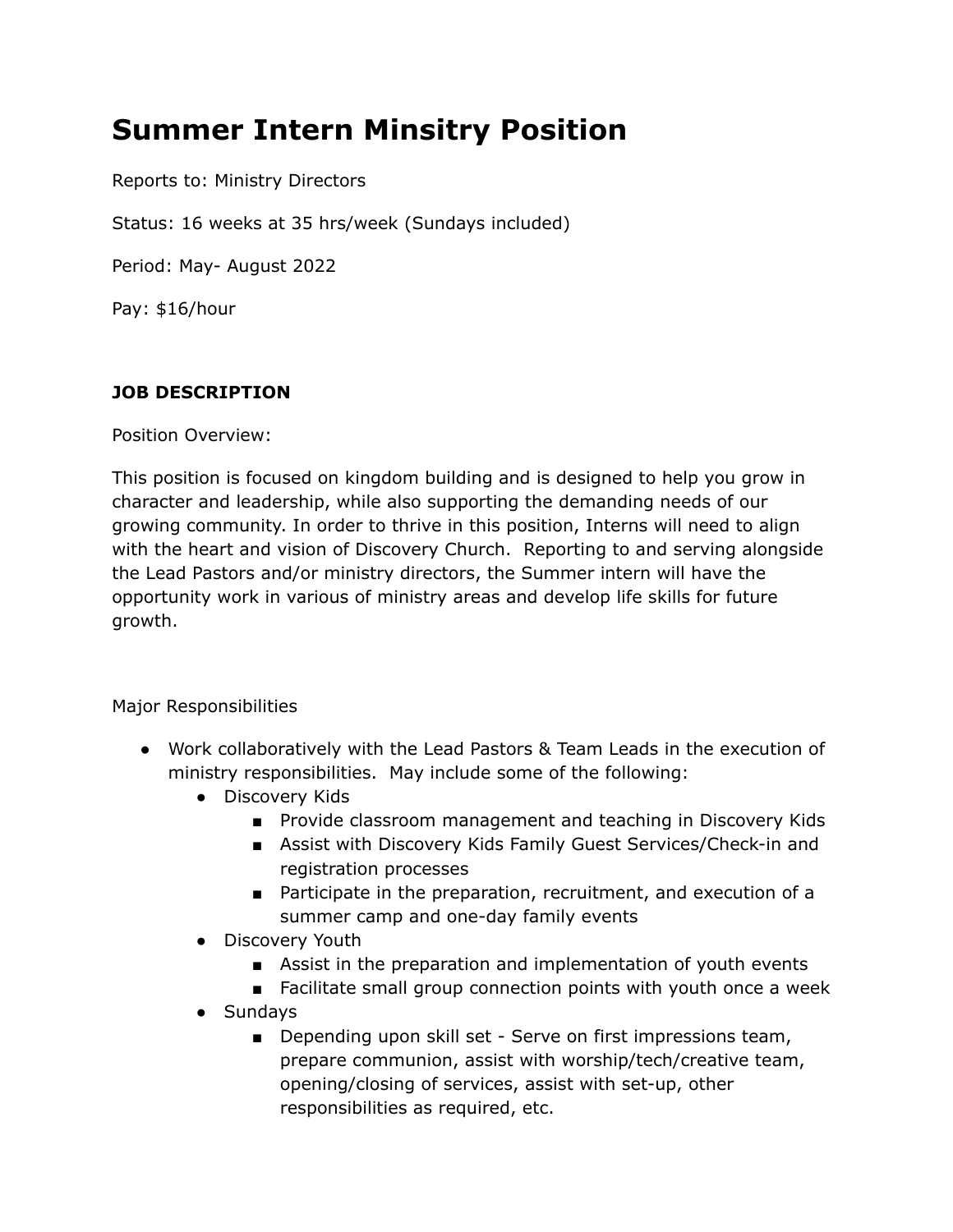- Assist with preparation & execution of Sunday afternoon/evening events such as Team Nights, Welcome to Church Gatherings and/or Encounter Worship Nights, or others as requested
- Community Outreach
	- Work alongside ServeCity Team and Lead Pastors to creatively explore service opportunities and plan ServeDays - inner-city meals and delivery, donation drives, community-partnered events, etc.
- Miscellaneous
	- Midweek preparation for Sundays (main church or Discovery kids) gathering necessary materials, printing handouts, setting up props, purchasing supplies, setting up spaces, etc.
	- Midweek organization and maintenance of ministry supplies
	- Care of facility, as needed (tidying, cleaning, etc)
	- Attend all training & team meetings required for the position
	- Assist with recruiting volunteers
	- Support ministries in administrative and communication tasks (entering new family registrations, communication to students, families or team member via emails/text about upcoming events, developing schedules, Planning Centre data entry or profile updates, providing support to new team members needing tutorials on planning centre, etc)
	- Support ministries where needed
- Personal, Spiritual Development & Discipleship
	- Weekly meeting with Lead Pastor(s)
	- Attend any conferences and/or training meetings
	- Complete book or video study help develop leadership and skills in the ministry area in which you are serving, share insights and discuss with Lead Pastors